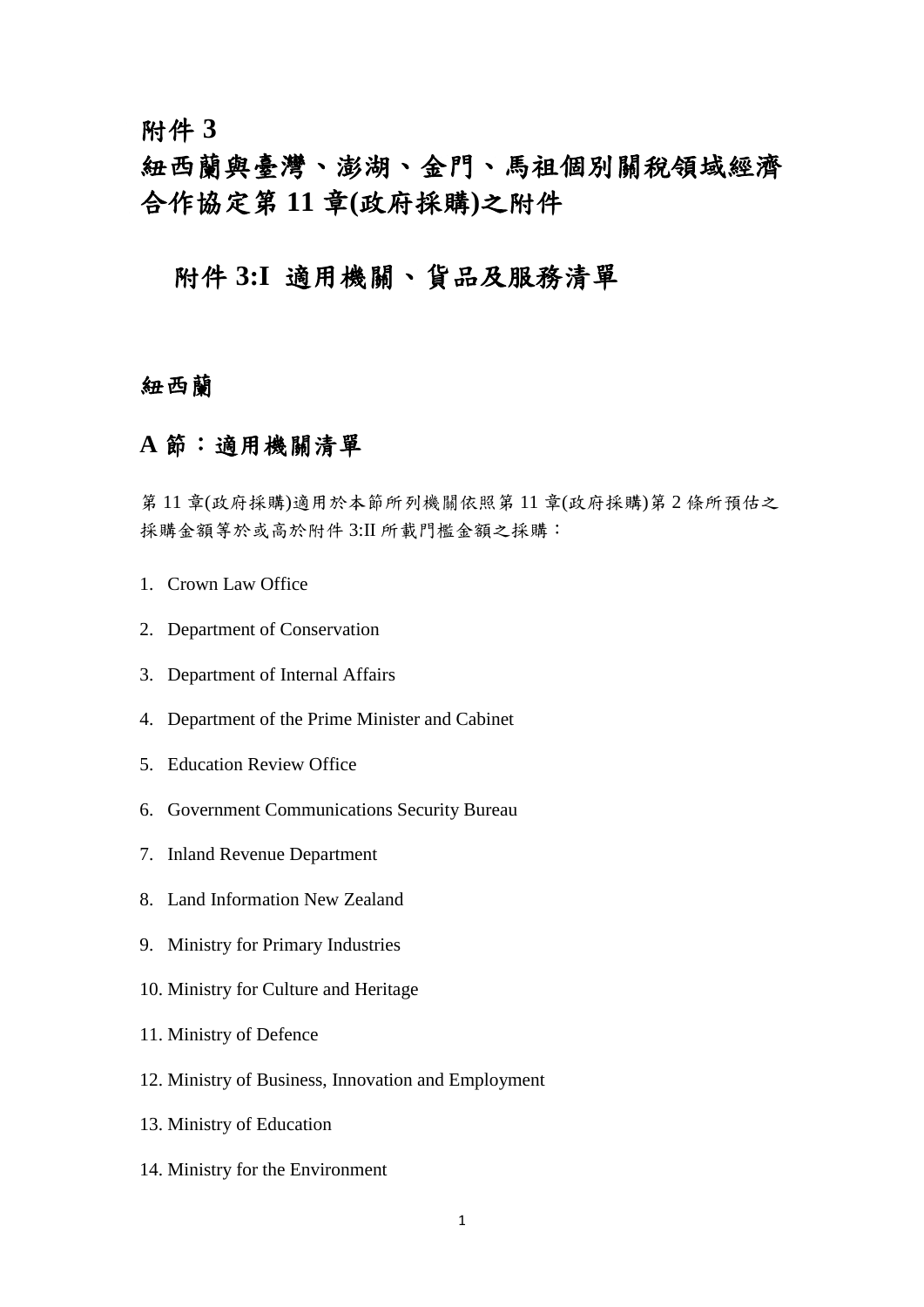- 15. Ministry of Foreign Affairs and Trade
- 16. Ministry of Justice
- 17. Ministry of Māori Development
- 18. Ministry of Pacific Island Affairs
- 19. Ministry of Social Development
- 20. Ministry of Women's Affairs
- 21. New Zealand Customs Service
- 22. Serious Fraud Office
- 23. State Services Commission
- 24. The Treasury

附註:上述中央政府機關包括其所屬之全部行政機關。

### **B** 節:適用之貨品、服務及工程服務

#### 貨品

除第 11 章(政府採購)及本附件另有規定外,第 11 章(政府採購)適用 A 節(適用機 關清單)所列機關之全部貨品採購。

#### 服務

除下列情形、第 11 章(政府採購)及本附件另有規定外,第 11 章(政府採購)適用 A 節(適用機關清單)所列機關之全部服務採購:  $(a)$ 研究發展 $^{1}$ 之採購; (b)公共健康、教育和社會福利服務<sup>2</sup>之採購;及 (c)C 節(總附註)所列之採購。

#### 工程服務

-

除第 11 章(政府採購)及本附件另有規定外,第 11 章(政府採購)適用 A 節(適用機

<sup>1</sup> 如世界貿易組織文件 MTN.GNS/W/120 (CPC 851-853)之定義。

<sup>2</sup> 指提供公共服務之採購,係載明於世界貿易組織文件 MTN.GNS/W/120 教育服務業業別 (CPC 921、922、923、924 及 929) 和衛生相關及社會服務 (公共衛生: CPC 931, 包括 9311、9312 及 9319;社會福利:CPC 933 及 913)。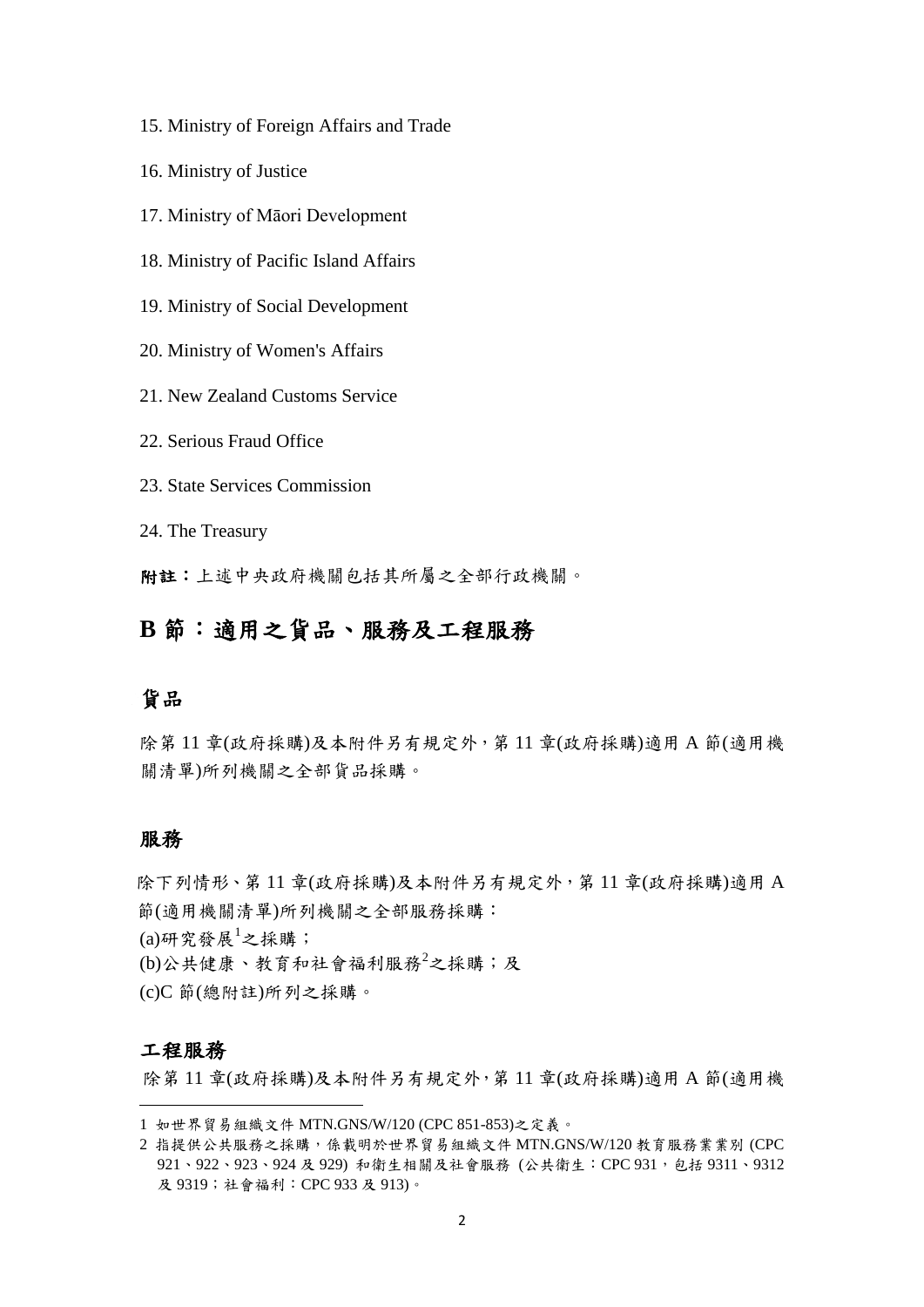關清單)所列機關之全部工程採購<sup>3</sup>。

# **C** 節:總附註

第 11 章(政府採購)不適用商業贊助約定。

-

 $^3$  指世界貿易組織文件 MTN.GNS/W/120 工程及相關工程服務業別。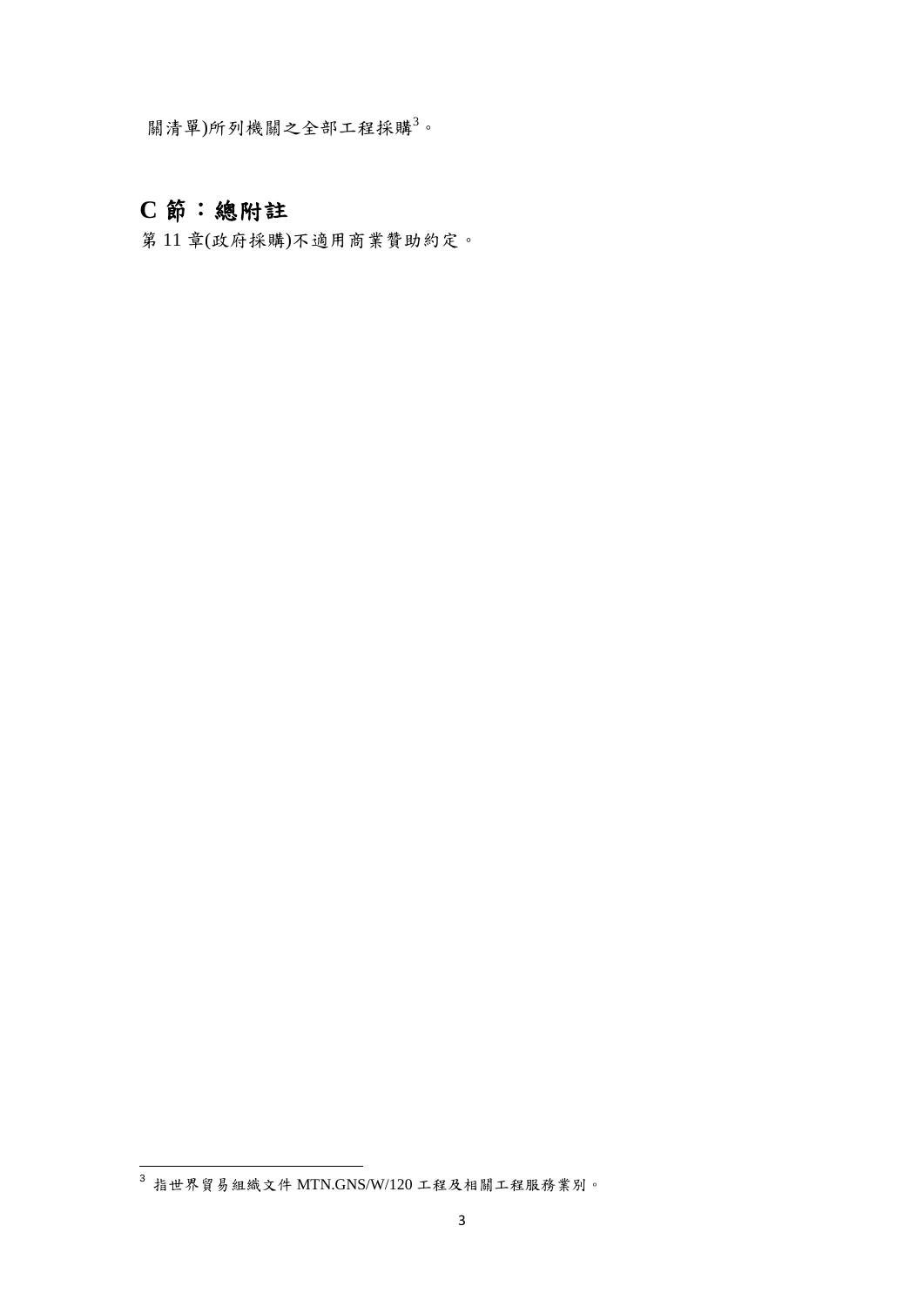### **A** 節:適用機關、貨品、服務及工程服務

第 11 章(政府採購)適用機關、貨品、服務及工程服務依 2012 年 4 月 2 日世界貿 易組織政府採購委員會第 GPA/113 號文件及其修正文件所載「臺灣、澎湖、金 門、馬祖個別關稅領域最終附錄 I 清單」所列附件 1、4、5、6 及相關附註。

#### **B** 節:總附註

- 1. 機關所決標之契約,非第11章(政府採購)所涵蓋者,不得解釋為第11章(政 府採購)適用於該契約所包含之任何貨品或服務。
- 2. 第 11 章(政府採購)不適用於下列情形:
	- —商業贊助約定;
	- —購置、發展、製作或合製廣播節目及廣播時段之採購;
	- —為執行農業援助及人口養育計畫之農產品採購;
	- —與下列電力計畫有關之貨品採購。

| HS 8501 電動機及發電機                 |
|---------------------------------|
| HS 8504 變壓變流器                   |
| HS 8532 電力電容器                   |
| HS 8535 斷電器及開關設備(逾 1000 volts)  |
| HS 8536 斷電器及開關設備(不逾 1000 volts) |
| HS 8537 開關盤、配電盤                 |
| HS 8544 電線電纜(含光纖電纜)             |
| HS 9028 電錶                      |

惟 HS 8501(限 22000KW 以上之電動機及 50000KW 以上之發電機)、 850164、8504 (限 1000KW~600000KW 之變壓器及變流器)及 8544(僅電信 電纜部分)項之採購開放予紐西蘭之貨品及廠商。

3. 第11章(政府採購)不適用有關國家安全而須排除適用之採購,包括為協助核 物料防護、核廢料管理或技術所辦理之採購。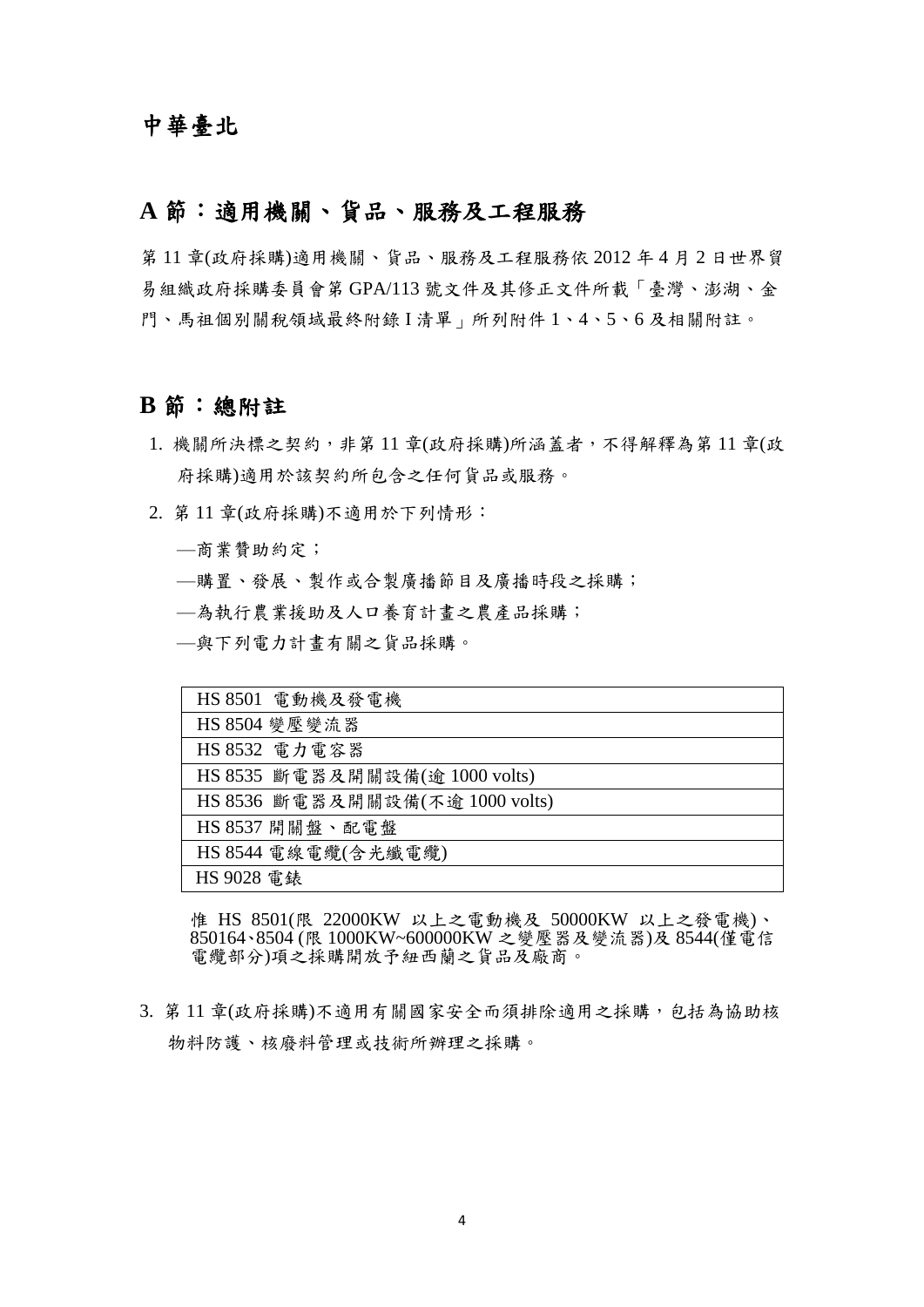### 附件 **3:II** 門檻金額

貨品 :130,000 特別提款權

服務(不含工程服務) :130,000 特別提款權

工程服務 :5,000,000 特別提款權

門檻金額應依照下列規定分別換算為新臺幣及紐西蘭幣:

- 1. 各締約方應依照第 11 章(政府採購)所列門檻金額計算及公布其個別貨幣金 額。計算方式應根據國際貨幣基金於每月「國際金融統計」所公布的換算率。
- 2. 個別新臺幣及紐西蘭幣與特別提款權之換算率,應以 1 月 1 日生效之前一年 11月1日往前推算之兩年期間之每日平均值。
- 3. 門檻金額換算之新臺幣及紐西蘭幣應每兩日曆年固定不變。中華臺北之門檻 金額若與世界貿易組織政府採購協定之特別提款權門檻金額相同時,其換算 之新臺幣金額應相同。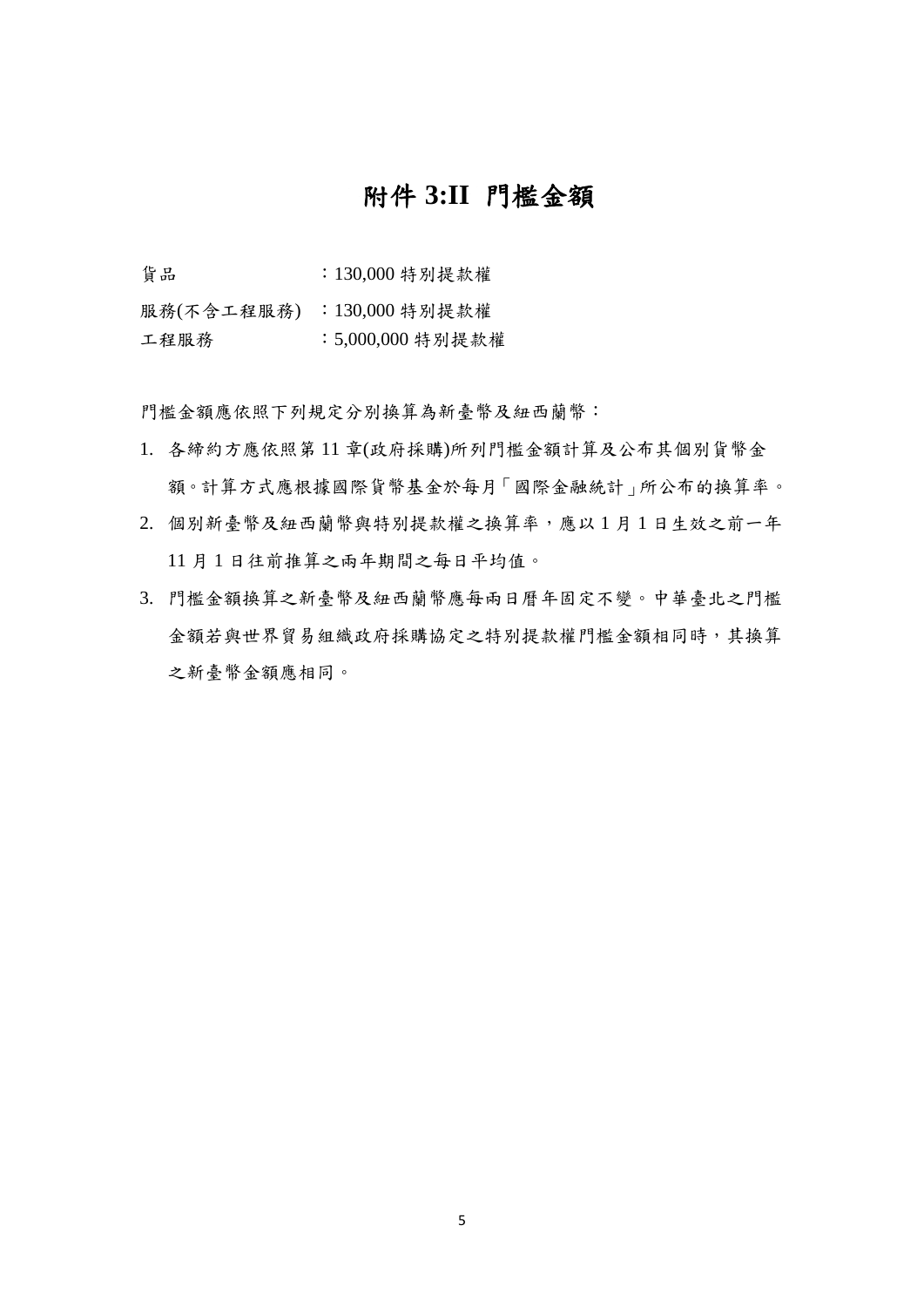# 附件 **3:III** 單一入口網

### 紐西蘭

政府採購商機:http://www.gets.govt.nz 政府採購措施:http://www.procurement.govt.nz

## 中華臺北

政府採購商機:http://web.pcc.gov.tw 政府採購措施:http://www.pcc.gov.tw